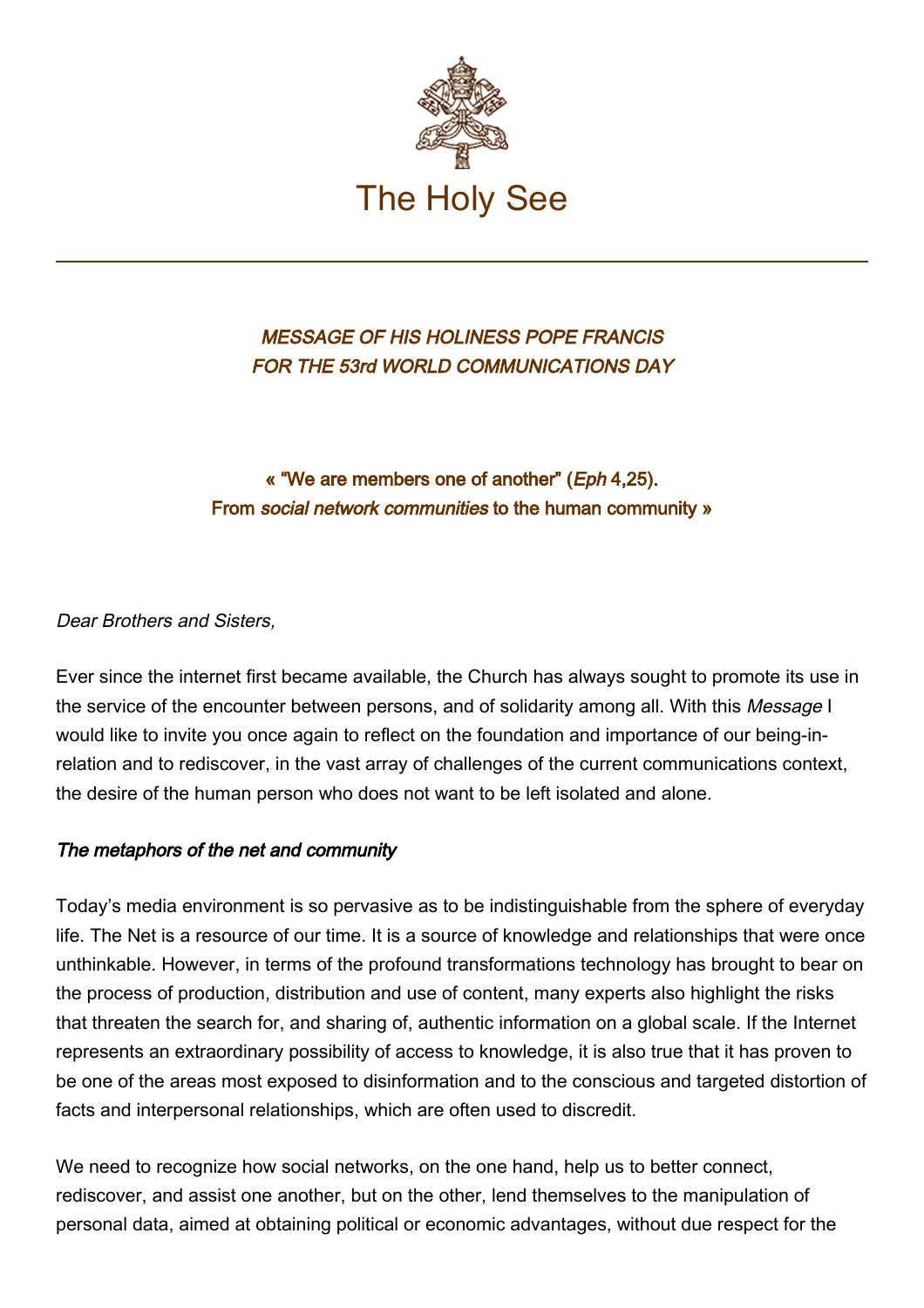person and his or her rights. Statistics show that among young people one in four is involved in episodes of cyberbullying.[1]

In this complex scenario, it may be useful to reflect again on the metaphor of the *net*, which was the basis of the Internet to begin with, to rediscover its positive potential. The image of the net invites us to reflect on the multiplicity of lines and intersections that ensure its stability in the absence of a centre, a hierarchical structure, a form of vertical organization. The net works because all its elements share responsibility.

From an anthropological point of view, the metaphor of the net recalls another meaningful image: the community. A community is that much stronger if it is cohesive and supportive, if it is animated by feelings of trust, and pursues common objectives. The community as a network of solidarity requires mutual listening and dialogue, based on the responsible use of language.

Everyone can see how, in the present scenario, social network communities are not automatically synonymous with community. In the best cases, these *virtual communities* are able to demonstrate cohesion and solidarity, but often they remain simply groups of individuals who recognize one another through common interests or concerns characterized by weak bonds. Moreover, in the social web identity is too often based on opposition to the other, the person outside the group: we define ourselves starting with what divides us rather than with what unites us, giving rise to suspicion and to the venting of every kind of prejudice (ethnic, sexual, religious and other). This tendency encourages groups that exclude diversity, that even in the digital environment nourish unbridled individualism which sometimes ends up fomenting spirals of hatred. In this way, what ought to be a window on the world becomes a showcase for exhibiting personal narcissism.

The Net is an opportunity to promote encounter with others, but it can also increase our selfisolation, like a web that can entrap us. Young people are the ones most exposed to the illusion that the social web can completely satisfy them on a relational level. There is the dangerous phenomenon of young people becoming "social hermits" who risk alienating themselves completely from society. This dramatic situation reveals a serious rupture in the relational fabric of society, one we cannot ignore.

This multiform and dangerous reality raises various questions of an ethical, social, juridical, political and economic nature, and challenges the Church as well. While governments seek legal ways to regulate the web and to protect the original vision of a free, open and secure network, we all have the possibility and the responsibility to promote its positive use.

Clearly, it is not enough to multiply connections in order to increase mutual understanding. How, then, can we find our true communitarian identity, aware of the responsibility we have towards one another in the online network as well?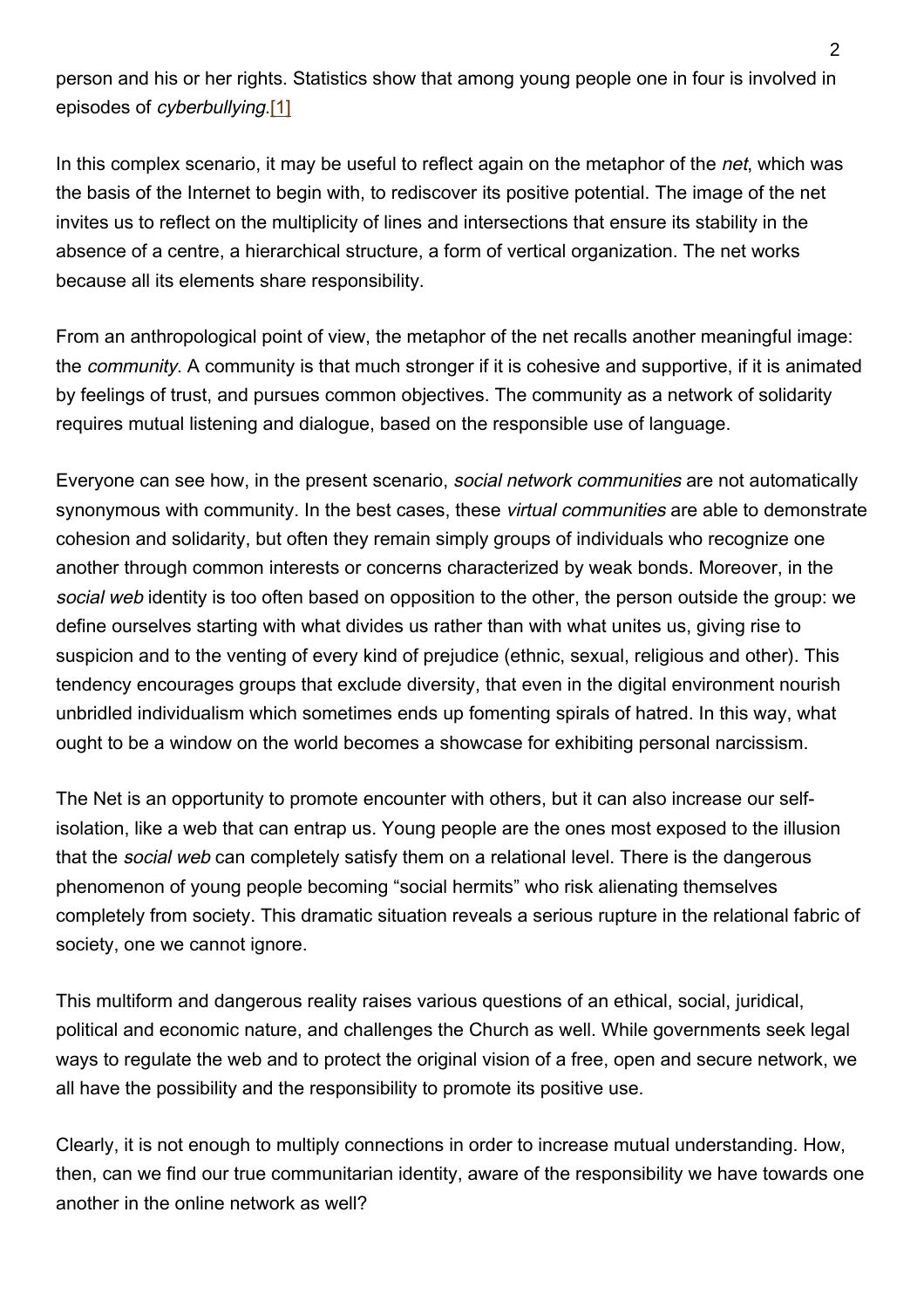#### We are members one of another

A possible answer can be drawn from a third metaphor: that of the *body and the members*, which Saint Paul uses to describe the reciprocal relationship among people, based on the organism that unites them. "Therefore, putting away falsehood, speak the truth, each to his neighbour, for we are members one of another" (*Eph* 4:25). Being *members one of another* is the profound motivation with which the Apostle invites us to put away falsehood and speak the truth: the duty to guard the truth springs from the need not to belie the mutual relationship of communion. Truth is revealed in communion. Lies, on the other hand, are a selfish refusal to recognize that we are members of one body; they are a refusal to give ourselves to others, thus losing the only way to find ourselves.

The metaphor of the body and the members leads us to reflect on our identity, which is based on communion and on "otherness". As Christians, we all recognize ourselves as members of the one body whose head is Christ. This helps us not to see people as potential competitors, but to consider even our enemies as persons. We no longer need an adversary in order to define ourselves, because the all-encompassing gaze we learn from Christ leads us to discover otherness in a new way, as an integral part and condition of relationship and closeness.

Such a capacity for understanding and communication among human persons is based on the communion of love among the divine Persons. God is not Solitude, but Communion; he is Love, and therefore communication, because love always communicates; indeed, it communicates itself in order to encounter the other. In order to communicate with us and to communicate himself to us, God adapts himself to our language, establishing a real dialogue with humanity throughout history (cf. [Second Vatican Ecumenical Council](http://www.vatican.va/archive/hist_councils/ii_vatican_council/index.htm), Dogmatic Constitution *[Dei Verbum](http://www.vatican.va/archive/hist_councils/ii_vatican_council/documents/vat-ii_const_19651118_dei-verbum_en.html).* 2).

By virtue of our being created in the image and likeness of God who is communion and communication-of-Self, we carry forever in our hearts the longing for living in communion, for belonging to a community. "Nothing, in fact, is as specific to our nature as entering into a relationship one with another, having need of one another," says Saint Basil.<sup>[2]</sup>

The present context calls on all of us to invest in relationships, and to affirm the interpersonal nature of our humanity, including in and through the network. All the more so, we Christians are called to manifest that communion which marks our identity as believers. Faith itself, in fact, is a relationship, an encounter; and under the impetus of God's love, we can communicate, welcome and understand the gift of the other and respond to it.

Communion in the image of the Trinity is precisely what distinguishes the person from the individual. From faith in God who is Trinity, it follows that in order to be myself I need others. I am truly human, truly personal, only if I relate to others. In fact, the word "person" signifies the human being as a "face", whose face is turned towards the other, who is engaged with others. Our life becomes more human insofar as its nature becomes less individual and more personal; we see